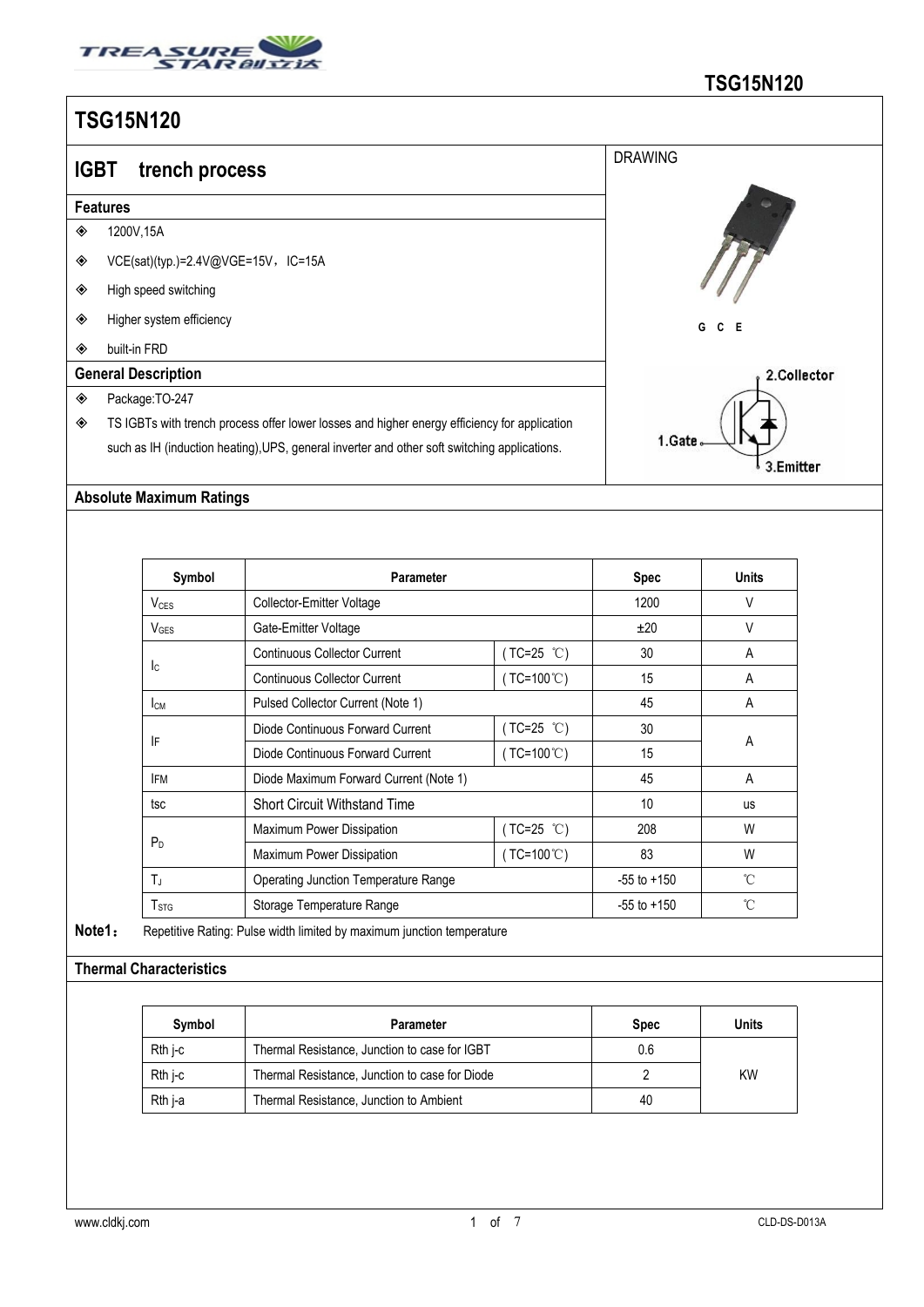

### **Electrical Characteristics** (TC=25℃ unless otherwise noted )

| Symbol                        | Parameter                                     | <b>Test Conditions</b>                                                                                 |            |      | <b>Typ</b> | Max    | <b>Units</b> |
|-------------------------------|-----------------------------------------------|--------------------------------------------------------------------------------------------------------|------------|------|------------|--------|--------------|
| <b>Static characteristics</b> |                                               |                                                                                                        |            |      |            |        |              |
| <b>BV<sub>CES</sub></b>       | Collector-Emitter Breakdown Voltage           | VGE= 0V, IC= 250uA                                                                                     |            | 1200 |            |        | V            |
|                               | Collector-Emitter Leakage Current             | VCE= 1200V, VGE=                                                                                       | Tj=25 $°C$ |      |            | 0.1    | mA           |
| lc <sub>ES</sub>              |                                               | 0V                                                                                                     | Tj=150 °C  |      |            | 2.0    |              |
|                               | Gate Leakage Current, Forward                 | VGE=20V, VCE= 0V                                                                                       |            |      |            | 100    | nA           |
| $I_{\text{GES}}$              | Gate Leakage Current, Reverse                 | $VGE = -20V$ , $VCE = 0V$                                                                              |            |      |            | $-100$ | nA           |
| VGE(th)                       | Gate Threshold Voltage                        | VGE= VCE, IC= 250uA                                                                                    |            | 5.0  | 5.8        | 6.5    | V            |
|                               | <b>Collector-Emitter Saturation Voltage</b>   | <b>VGE=15V,</b>                                                                                        | Tj=25 $°C$ |      | 2.4        | 2.7    | V            |
| VCE(sat)                      |                                               | $IC = 15A$                                                                                             | Tj=150 °C  |      | 2.85       |        |              |
| VF                            | Diode Forward Voltage                         | VGE= 0V, IF=15A                                                                                        | Tj=25 $°C$ |      | 1.2        |        | V            |
|                               |                                               |                                                                                                        | Tj=150 °C  |      | 1.15       |        |              |
| $g_{FS}$                      | transconductance                              | VCE= 20V, IC= 15A                                                                                      |            |      | 4.5        |        | S            |
|                               | <b>Dynamic characteristics</b>                |                                                                                                        |            |      |            |        |              |
| Ciss                          | Input Capacitance                             | VCE=25V<br>VGE=0V                                                                                      |            |      | 1678       |        | pF           |
| Coss                          | Output Capacitance                            |                                                                                                        |            |      | 57         |        |              |
| Crss                          | Reverse Transfer Capacitance                  | $f = 1$ MHz                                                                                            |            |      | 27         |        |              |
|                               | Gate Charge                                   | Vcc=900V, IC=15A, VGE=15V                                                                              |            |      | 64         |        | nc           |
|                               | IGBT switching characteristic(Inductive Load) |                                                                                                        |            |      |            |        |              |
| $t d($ on $)$                 | Turn-on Delay Time                            | VCC=600V<br>$IC=15A$<br><b>VGE=15V/0V</b><br>$RG=15 \Omega$<br>$L_{Load} = 500 \mu H$<br>TC=25 °C      |            |      | 23         |        | ns<br>mJ     |
|                               | Turn-on Rise Time                             |                                                                                                        |            |      | 41         |        |              |
| $t d($ off $)$                | Turn-off Delay Time                           |                                                                                                        |            |      | 95         |        |              |
|                               | Turn-off Fall Time                            |                                                                                                        |            |      | 103        |        |              |
| Eon                           | Turn-on Switching Loss                        |                                                                                                        |            |      | 0.75       |        |              |
| Eoff                          | Turn-off Switching Loss                       |                                                                                                        |            |      | 0.38       |        |              |
| Ets                           | <b>Total Switching Loss</b>                   |                                                                                                        |            |      | 1.12       |        |              |
| $t d($ on $)$                 | Turn-on Delay Time                            | $Vcc = 600V$<br><b>VGE=15V/0V</b><br>$IC=15A$<br>$RG=15 \Omega$<br>$L_{Load} = 500 \mu H$<br>TC=150 °C |            |      | 18         |        | ns           |
|                               | Turn-on Rise Time                             |                                                                                                        |            |      | 25         |        |              |
| t d(off)                      | Turn-off Delay Time                           |                                                                                                        |            |      | 123        |        |              |
|                               | Turn-off Fall Time                            |                                                                                                        |            |      | 238        |        |              |
| Eon                           | Turn-on Switching Loss                        |                                                                                                        |            |      | 0.73       |        | mJ           |
| Eoff                          | Turn-off Switching Loss                       |                                                                                                        |            |      | 0.77       |        |              |
| Ets                           | <b>Total Switching Loss</b>                   |                                                                                                        |            |      | 1.50       |        |              |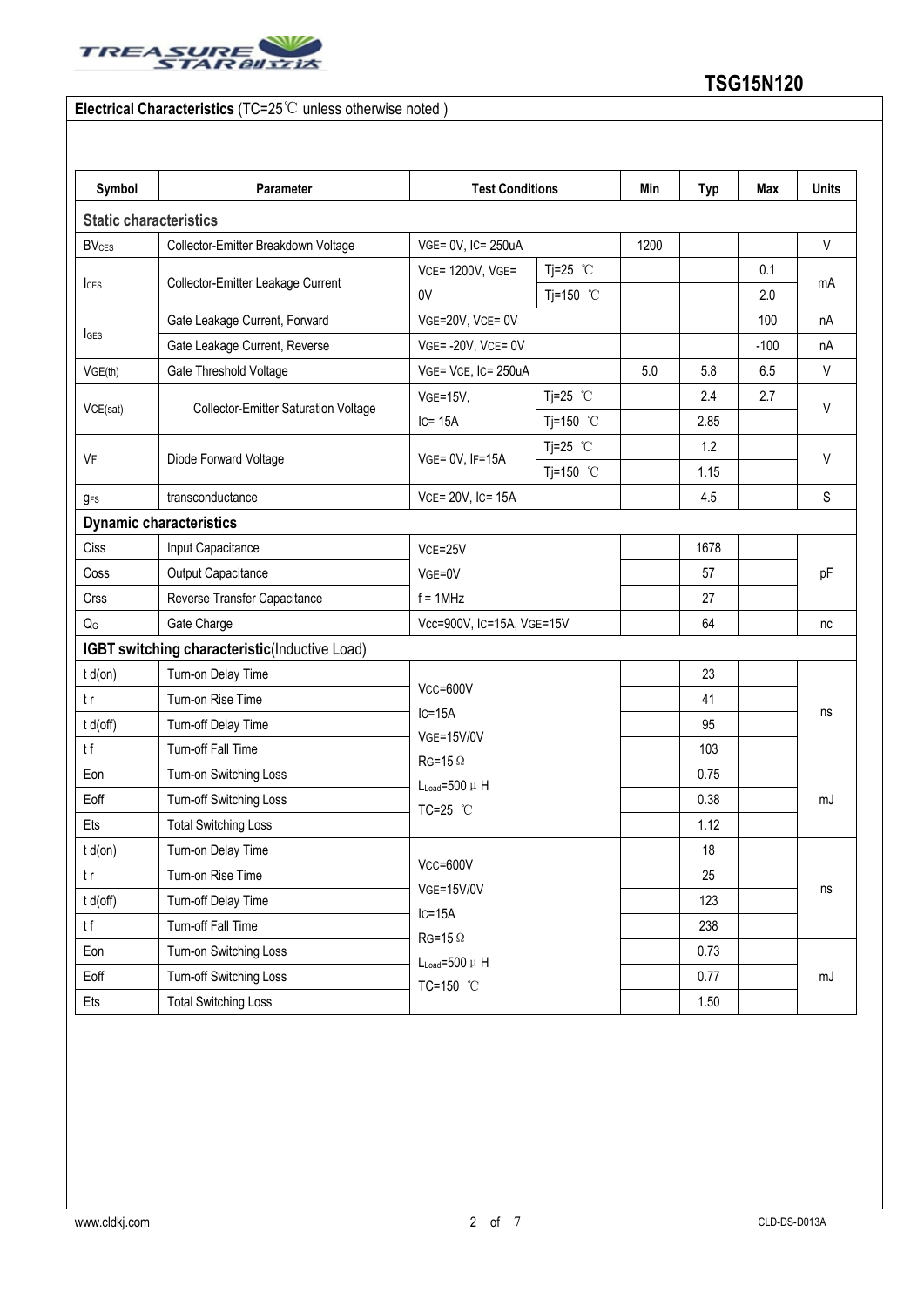

#### **Typical Characteristics**

#### 50  $\overline{\mathbf{u}}$  $T_c = 80^{\circ}C$  $l_c$ , COLLECTOR CURRENT (A) 40 30  $=110^{\circ}C$ 20 T,  $10$  $\mathbf{0}$  $\overline{10}$  $\frac{1}{100}$ 1 f, SWITCHING FREQUENCY (kHz)

Figure 1. Collector current as a function of switching frequency  $(T<sub>j</sub> \le 150^{\circ} \text{C}, D = 0.5, V<sub>CE</sub> = 600 \text{V},$ 

 $V_{GE} = 0/+15V, R_G = 15\Omega$ 



Figure 2. Maximum power dissipation as a function of case temperature  $(T_i \leq 150^{\circ}C)$ 



Figure 3. Maximum collector current as a function of case temperature  $(V_{GE} \ge 15V, T_j \le 150^{\circ}C)$ 



Figure 4. Typical transfer characteristic  $(V_{CE} = 15V)$ 

## **TSG15N120**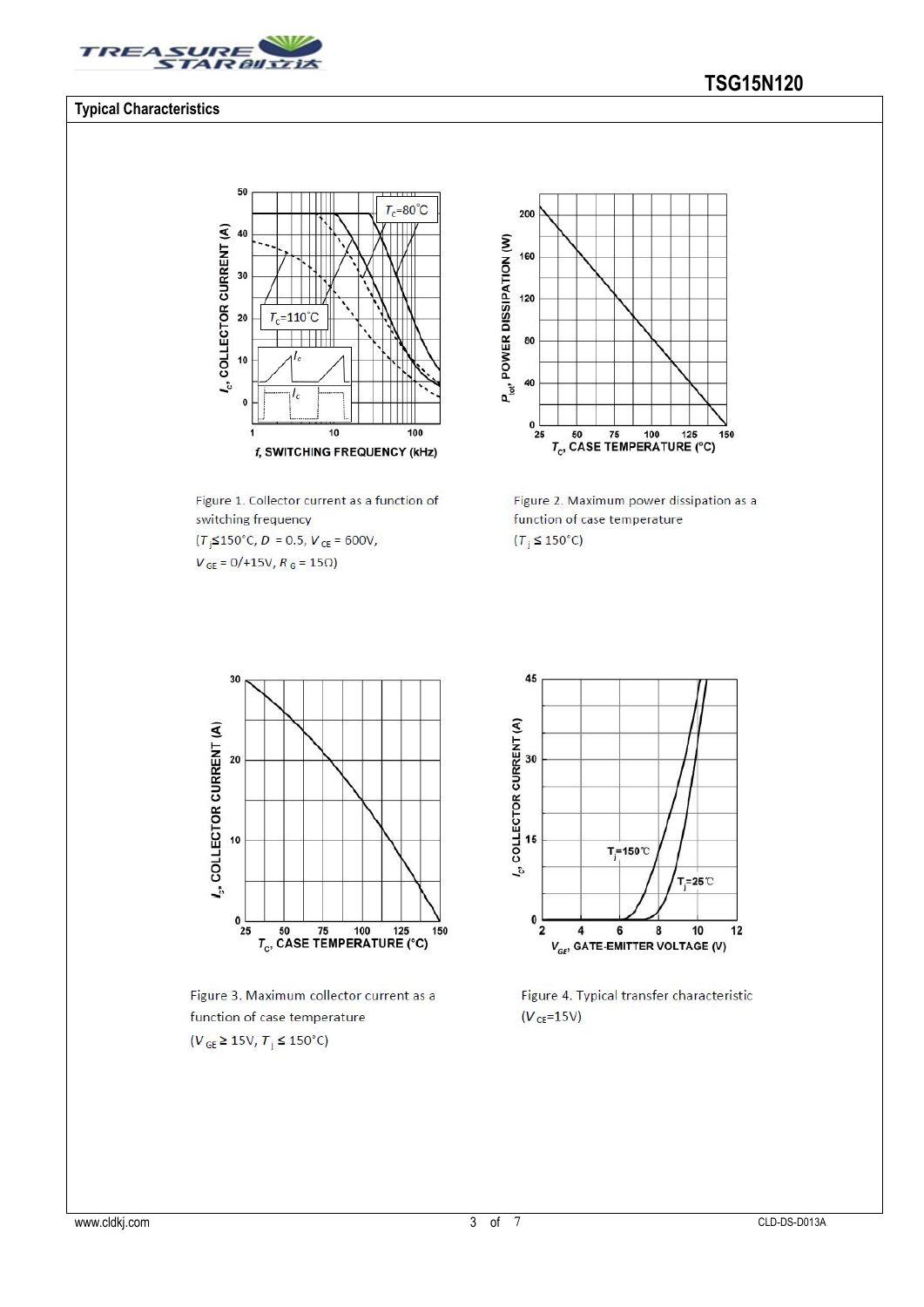



Figure 5. Typical output characteristic  $(T_j = 25^{\circ}C)$ 



Figure 6. Typical output characteristic  $(T_j = 150^{\circ}C)$ 



Figure 7. Typical switching times as a function of collector current (inductive load,  $T_j = 150^{\circ}$ C,  $V_{CE} = 600V$ ,  $V_{\rm GE}$ =0/15V,  $R_{\rm G}$ =15 $\Omega$ , Dynamic test circuit in Figure D)



Figure 8. Typical switching times as a function of gate resistor (inductive load,  $T_j = 150^{\circ}$ C,  $V_{CE} = 600V$ ,  $V_{\text{GE}}$ =0/15V,  $I_{\text{C}}$ =15A, Dynamic test circuit in Figure D)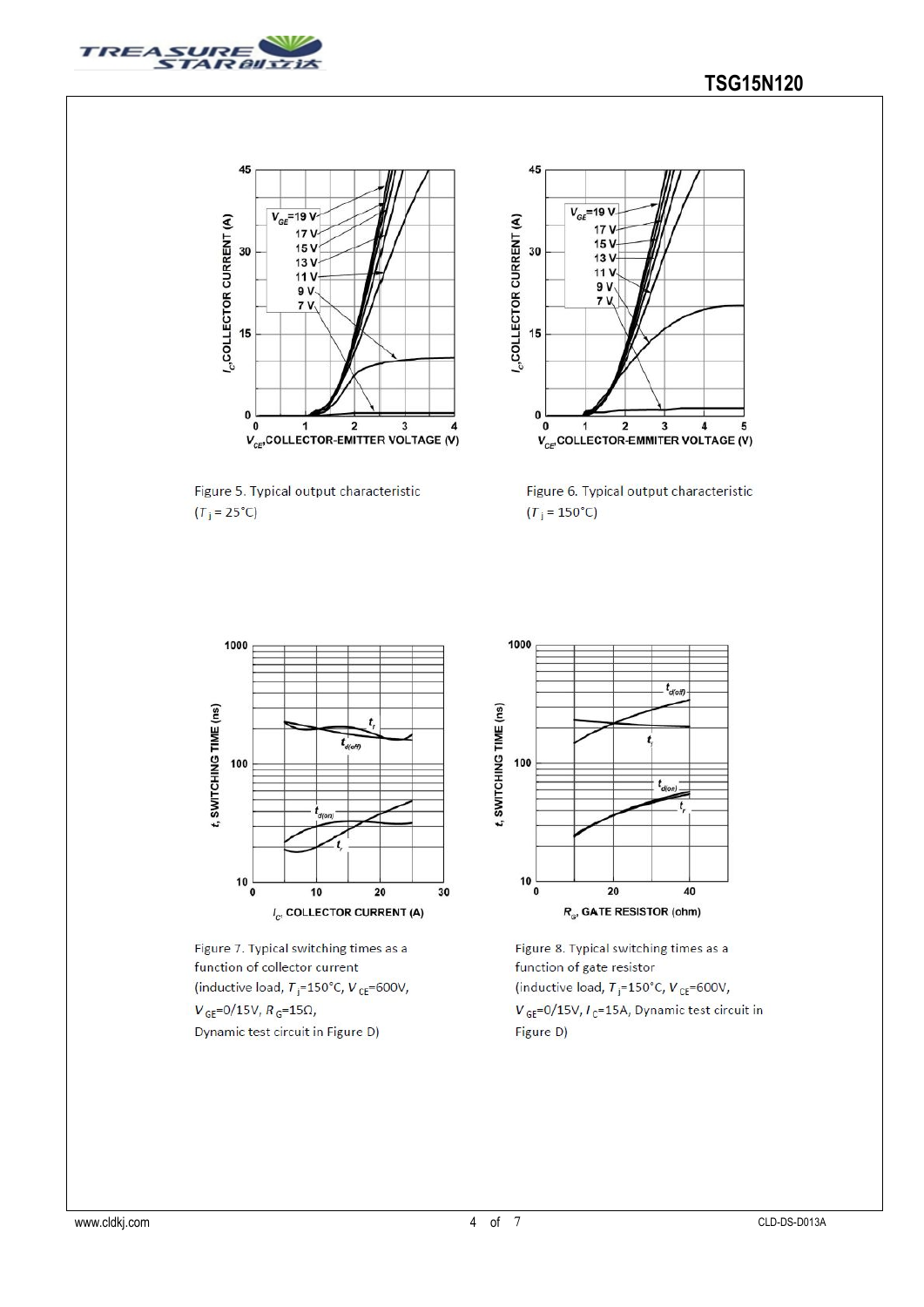



Figure 9. Typical switching energy losses as a function of collector current (inductive load,  $T_j = 150^{\circ}$ C,  $V_{CE} = 600V$ ,  $V_{GE} = 0/15V, R_G = 15\Omega,$ 

Dynamic test circuit in Figure D)



Figure 10. Typical switching energy losses as a function of gate resistor (inductive load,  $T_i = 150^{\circ}$ C,  $V_{CE} = 600V$ ,  $V_{GE} = 0/15V, I_C = 15A,$ Dynamic test circuit in Figure D)



Figure 11. Typical capacitance as a function of collector-emitter voltage  $(V_{GE}=0V, f = 1 MHz)$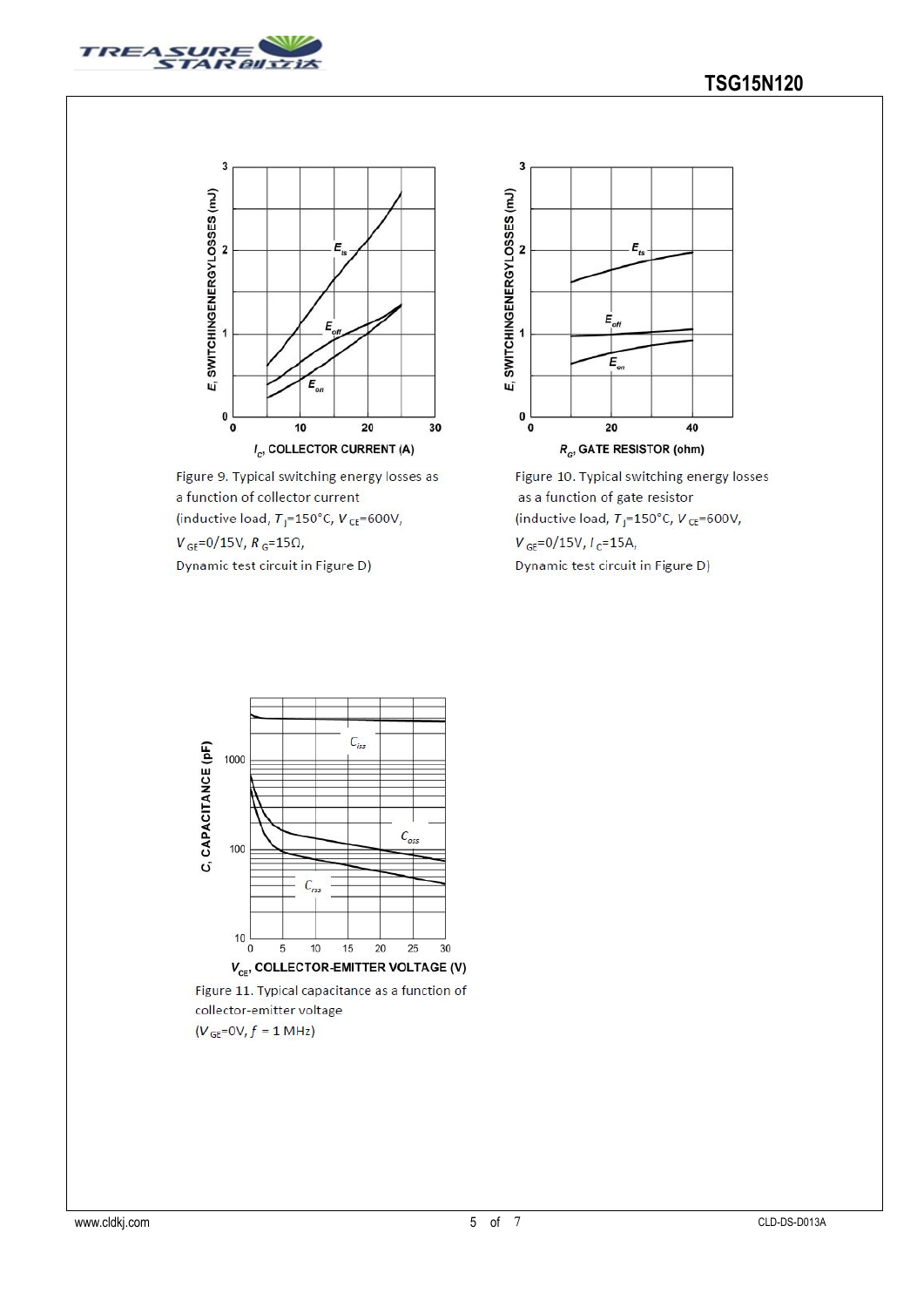

#### **Test circuits and waveforms**







#### Figure B. Definition of switching losses



 $\overline{\equiv}$ U  $R_G$  $D.U.T$  $(IGBT)$ 

 $D.U.T$ 

(Diode)

Figure C. Definition of diodes switching characteristics



 $\overline{L}$